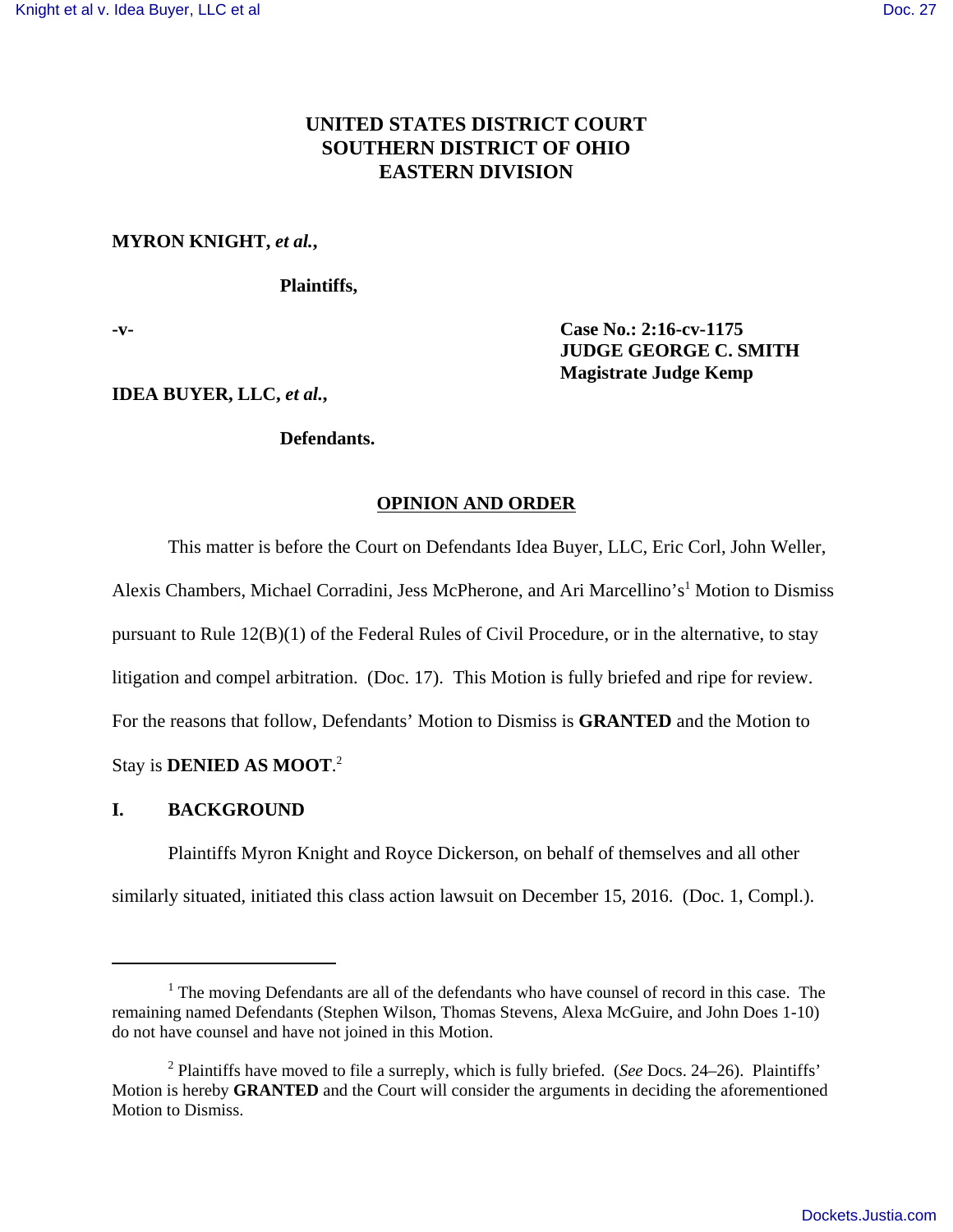Plaintiffs bring this claim against Defendant Idea Buyer, LLC, and the individual Defendants who are current and former officers and/or employees of Idea Buyer, LLC, for violations of the American Inventor's Protection Act, 35 U.S.C. § 297 ("AIPA"), unjust enrichment, fraudulent inducement, and injunctive relief.

Plaintiffs Knight and Dickerson are individuals, and customers as defined by 35 U.S.C. §297(c)(2), who entered into contracts with Idea Buyer, an invention promoter, for invention promotion services. Defendant Idea Buyer is an Ohio limited liability company, with its principal place of business in Dublin, Ohio. Idea Buyer offers invention promotion services as defined in 35 U.S.C.  $\S 297(c)(4)$ , as it works to find a firm, corporation, or other entity to develop and market products or services that include the invention of the customer. Plaintiffs claim that Defendants have engaged in a deceptive pattern and practice in their invention promotion services and failed to provide the mandatory pre-contract disclosures under the AIPA.

On November 12, 2014, Plaintiff Knight entered into a "Fast Track Agreement" with Idea Buyer, and on May 23, 2015, Plaintiff Dickerson entered into the same agreement with Idea Buyer (hereinafter the "Agreements"). Plaintiffs asserts that at no time prior to, during, or after negotiations and entering into the Agreements for services with Idea Buyer, did Idea Buyer ever comply with 35 U.S.C.  $\S 297(a)^3$  of the AIPA.

(a) In general. An invention promoter shall have a duty to disclose the following information to a customer in writing, prior to entering into a contract for invention promotion services: (1) the total number of inventions evaluated by the invention promoter for commercial potential in the past 5 years, as well as the number of those inventions that received positive evaluations, and the number of those inventions that received negative evaluations;

<sup>&</sup>lt;sup>3</sup> 35 U.S.C. § 297(a) specifically provides:

<sup>(2)</sup> the total number of customers who have contracted with the invention promoter in the past 5 years, not including customers who have purchased trade show services, research, advertising, or other nonmarketing services from the invention promoter, or who have defaulted in their payment to the invention promoter;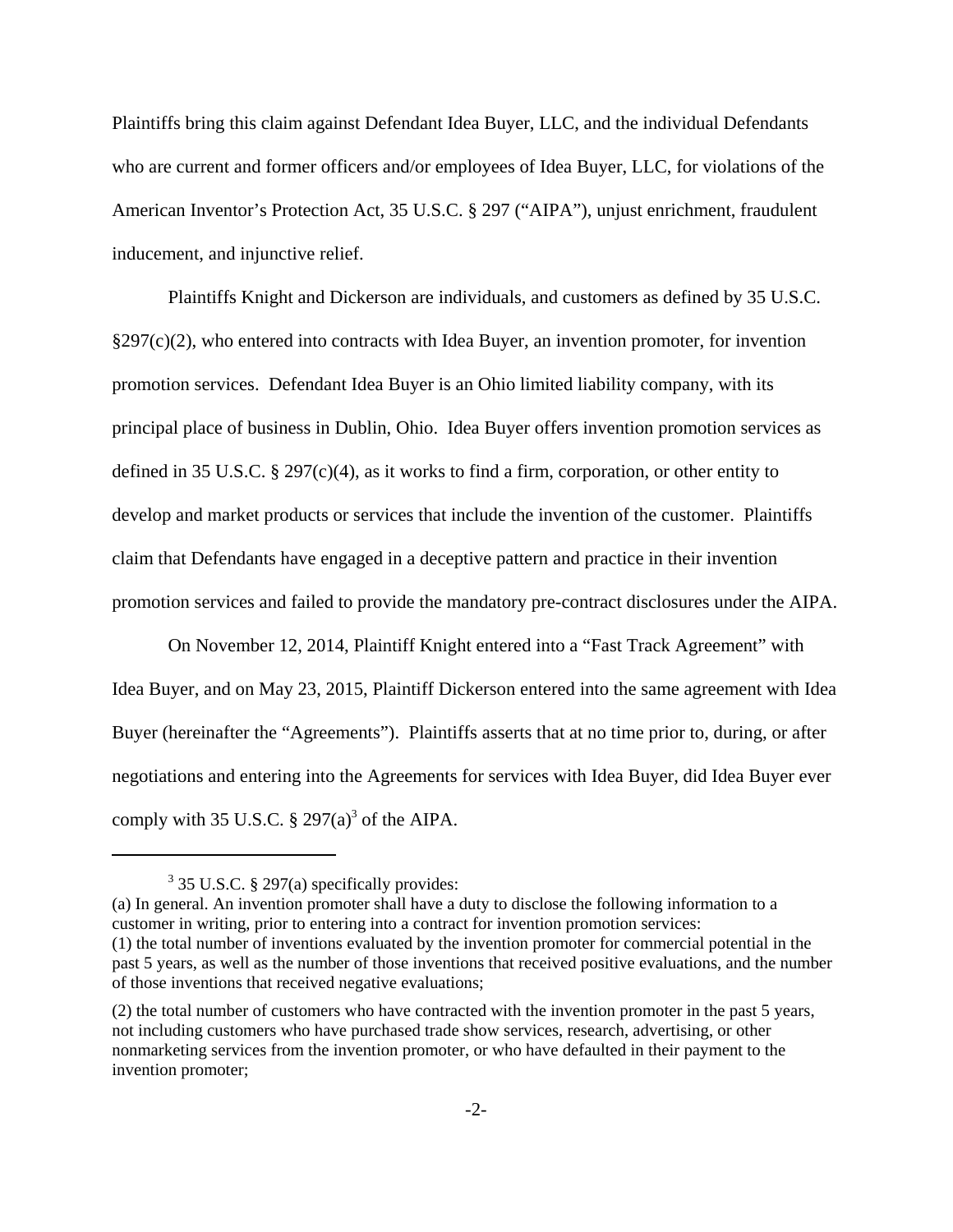The Agreements between Plaintiffs and Idea Buyer contain an arbitration provision, which states:

Any and all disputes shall be submitted to binding arbitration. In the event that a dispute arises concerning this Agreement or performance under this Agreement, the dispute shall be submitted to binding arbitration through and pursuant to the rules of the American Arbitration Association.

(Doc. 17-1, Knight and Dickerson Fast Track Agreements). Defendants argue by virtue of the above provision, that this case must be submitted to arbitration.

Plaintiffs, however, contend that "[b]ecause 35 U.S.C. § 297(a) of the AIPA applies to precontract negotiations, before any meetings of the minds occurs with respect to any contractual obligations, any arbitration provision that may be relied upon by Defendants is inapplicable to this action, and therefore, void." (Doc. 1, Compl. ¶ 34).

### **II. STANDARD OF REVIEW**

Defendants move to dismiss this case pursuant to Rule 12(b)(1) of the Federal Rules of Civil Procedure for lack of subject matter jurisdiction based on their argument that Plaintiffs' claims are subject to an arbitration agreement. "When an agreement to arbitrate encompasses claims asserted in court, dismissal is appropriate under Fed. Rule Civ. P. 12(b)(1) for lack of subject matter jurisdiction. . . ." *Deck v. Miami Jacobs Bus. College Co.*, No. 3:12-cv-63, 2013 U.S. Dist. LEXIS 14845, 26 (S.D. Ohio Jan. 31, 2013) (Black, J). In the alternative, Defendants

<sup>(3)</sup> the total number of customers known by the invention promoter to have received a net financial profit as a direct result of the invention promotion services provided by such invention promoter;

<sup>(4)</sup> the total number of customers known by the invention promoter to have received license agreements for their inventions as a direct result of the invention promotion services provided by such invention promoter; and

<sup>(5)</sup> the names and addresses of all previous invention promotion companies with which the invention promoter or its officers have collectively or individually been affiliated in the previous 10 years.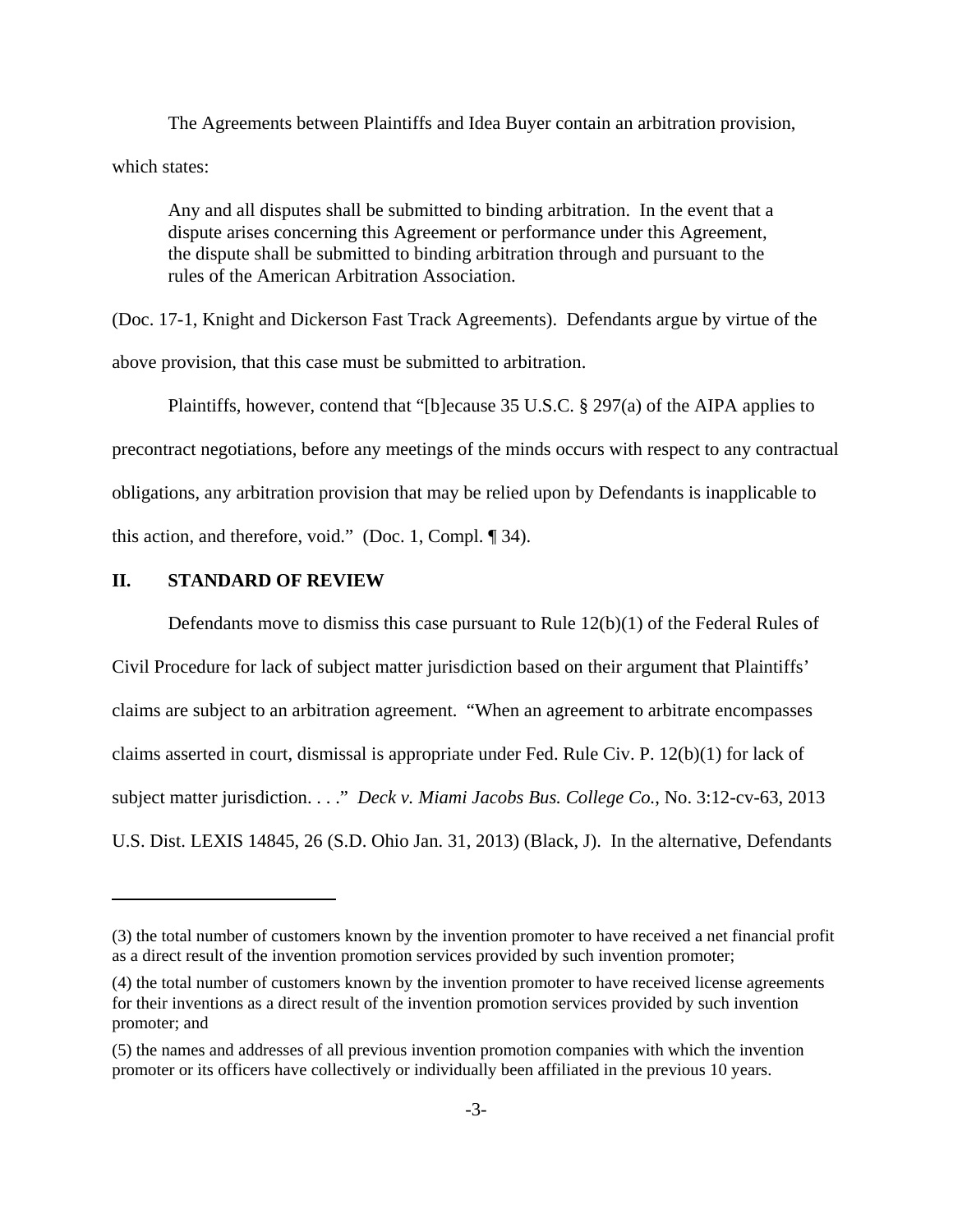seek to have this case stayed pending arbitration.

Under the Federal Arbitration Act, 9 U.S.C. §§ 1–16 ("FAA"), a written agreement to arbitrate disputes arising out of a contract involving interstate commerce "shall be valid, irrevocable, and enforceable, save upon such grounds as exist at law or in equity for the revocation of any contract." 9 U.S.C. § 2. The requirements set forth in the FAA were "designed to override judicial reluctance to enforce arbitration provisions, to relieve court congestion, and to provide parties with a speedier and less costly alternative to litigation." *Stout*, 228 F.3d at 714.

Section 4 of the FAA sets forth the procedure to be followed by the district court when presented with a petition to compel arbitration and provides, in relevant part, that:

[a] party aggrieved by the alleged failure, neglect, or refusal of another to arbitrate under a written agreement for arbitration may petition any United States district court ... for an order directing that such arbitration proceed in the manner provided for in such agreement.... The court shall hear the parties, and upon being satisfied that the making of the agreement for arbitration or the failure to comply therewith is not in issue, the court shall make an order directing the parties to proceed to arbitration in accordance with the terms of the agreement.... If the making of the arbitration agreement ... be in issue, the court shall proceed summarily to the trial thereof.

9 U.S.C. § 4. Thus, the Court must first inquire as to whether the parties have agreed to arbitrate the dispute at issue. If the district court is satisfied that the agreement to arbitrate is not "in issue," it must compel arbitration. If the validity of the agreement to arbitrate is "in issue," the court must proceed to a trial to resolve the question. *Id.* 

In order to show that the validity of the agreement is "in issue," the party opposing arbitration must show a genuine issue of material fact as to the validity of the agreement to arbitrate. *See Doctor's Assocs., Inc. v. Distajo*, 107 F.3d 126, 129–30 (2d Cir. 1997). The required showing mirrors that required to withstand summary judgment in a civil suit. *Id.; see*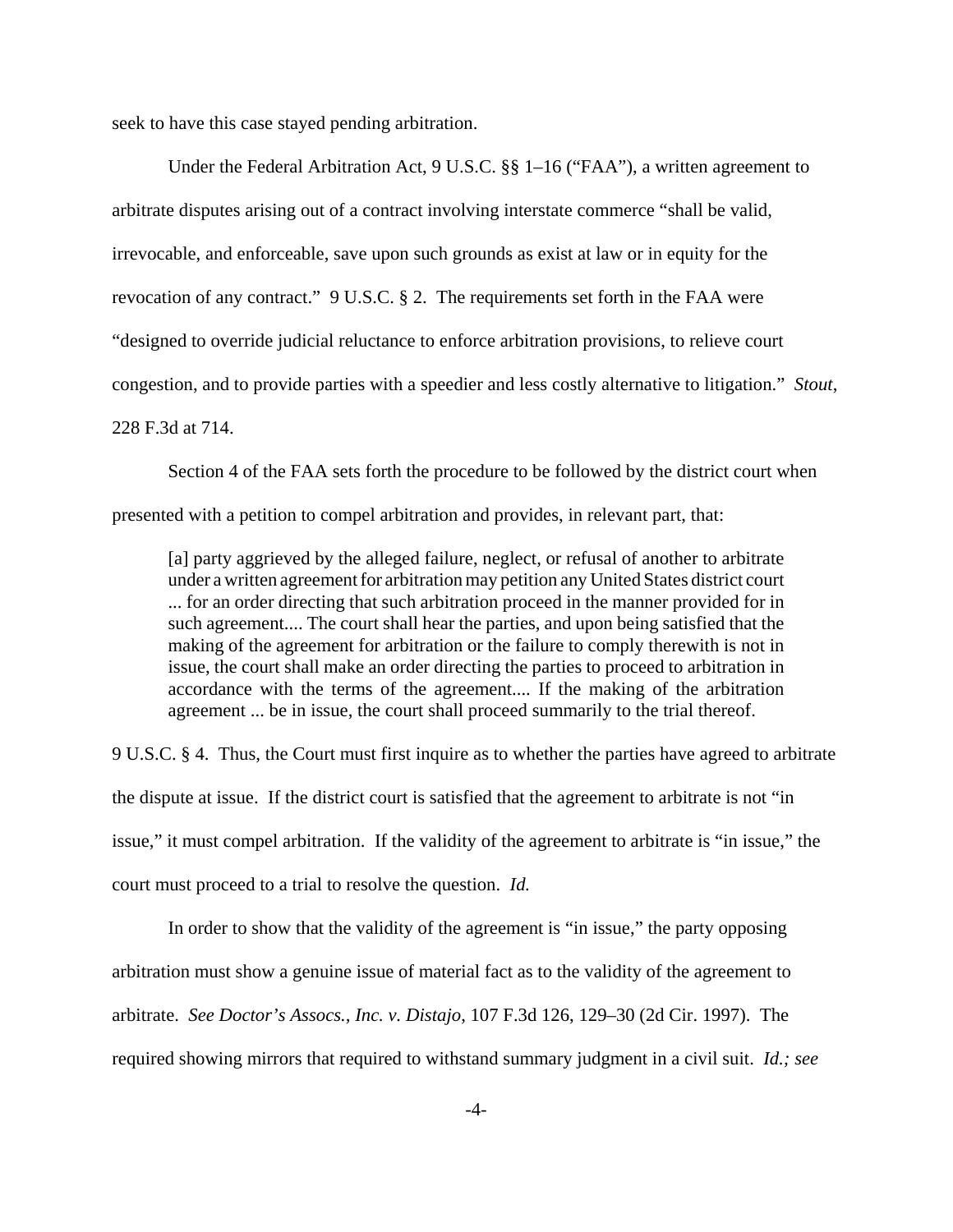*also Aiken v. City of Memphis*, 190 F.3d 753, 755 (6th Cir. 1999) (citing *Matsushita Elec. Indus. Co. v. Zenith Radio Corp.*, 475 U.S. 574, 587 (1986)).

The "party resisting arbitration bears the burden of proving that the claims at issue are unsuitable for arbitration." *Green Tree Fin. Corp. Ala. v. Randolph*, 531 U.S. 79, 91 (2000). But "[i]n order to show that the validity of the agreement is 'in issue' [under 9 U.S.C. § 4], the party opposing arbitration must show a genuine issue of material fact as to the validity of the agreement to arbitrate." *Great Earth Cos. v. Simons*, 288 F.3d 878, 889 (6th Cir. 2002).

The FAA establishes a liberal policy favoring arbitration agreements, and any doubts regarding arbitrability should be resolved in favor of arbitration over litigation. *See Nestle Waters North America, Inc. v. Bollman*, 505 F.3d 498, 503 (6th Cir. 2007) ("[W]e examine arbitration language in a contract in light of the strong federal policy in favor of arbitration, resolving any doubts as to the parties' intentions in favor of arbitration."). However, "[w]hile ambiguities … should be resolved in favor of arbitration, we do not override the clear intent of the parties, or reach a result inconsistent with the plain text of the contract, simply because the policy favoring arbitration is implicated." *EEOC v. Waffle House, Inc.*, 534 U.S. 279, 294 (2002) (internal citation omitted).

The Sixth Circuit applies "the cardinal rule that, in the absence of fraud or willful deceit, one who signs a contract which he has had an opportunity to read and understand, is bound by its provisions." *Allied Steel & Conveyors, Inc. v. Ford Motor Co.*, 277 F.2d 907, 913 (6th Cir. 1960). It is settled authority that doubt regarding the applicability of an arbitration clause should be resolved in favor of arbitration. *Id.* Indeed, "any doubts are to be resolved in favor of arbitration unless it may be said with positive assurance that the arbitration clause is not

-5-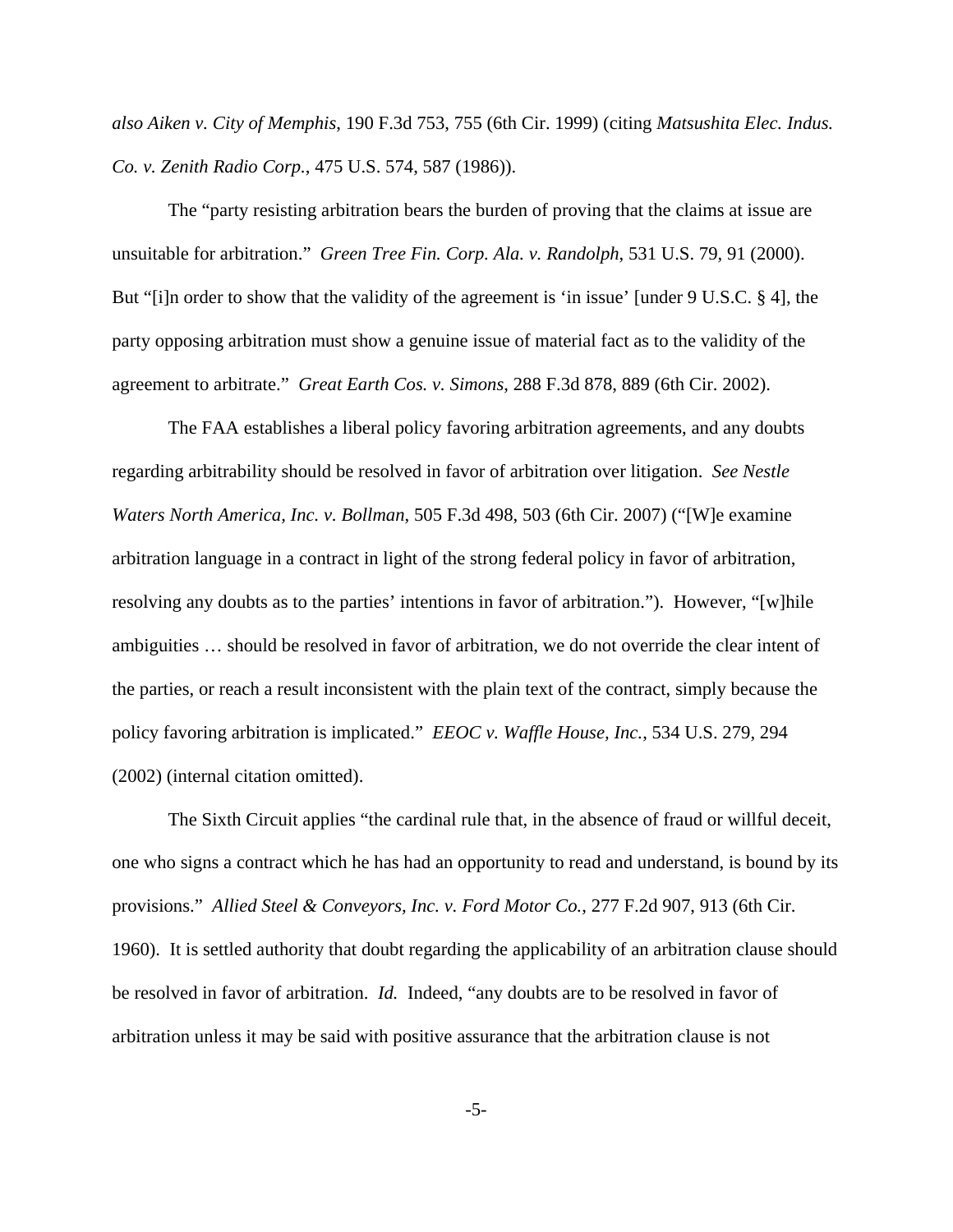susceptible of an interpretation that covers the asserted dispute." *See Nestle*, 505 F.3d at 504. If parties contract to resolve their disputes in arbitration rather than in the courts, a party may not renege on that contract absent the most extreme circumstances. *Allied Steel,* 277 F.2d at 913. Furthermore, a district court's duty to enforce an arbitration agreement under the FAA is not diminished when a party bound by the agreement raises claims arising from statutory rights. *Id.*

#### **III. DISCUSSION**

Defendants have moved this Court to dismiss Plaintiffs' claims for lack of subject matter jurisdiction, or in the alternative, to stay these proceedings pending arbitration. Defendants assert that Plaintiffs claims are subject to the arbitration provision set forth in the Agreements. Plaintiffs, however, argue that their claims do not sound in contract, but arise from Defendants' violations of the AIPA, and therefore are not arbitrable. Further, Plaintiffs argue because of Defendants' violations of the AIPA in failing to provide the required disclosures prior to contracting, that there was no meeting of the minds. The Court will first consider the application and enforceability of the arbitration provision in the Agreements, and then, if necessary, determine if the arbitration provision allows for class action arbitration.

#### **A. Enforceability of the Arbitration Provision**

There is no dispute between the parties that both Plaintiffs Knight and Dickerson entered into Agreements that contains an arbitration provision. However, Plaintiffs' raise several arguments as to why their claims are not subject to arbitration, including that the statutory language of the AIPA prevents arbitration, the intent of the parties was not in favor of arbitration, and that there was no meeting of the minds and, therefore, there was no contract. The Court will address these arguments in turn.

-6-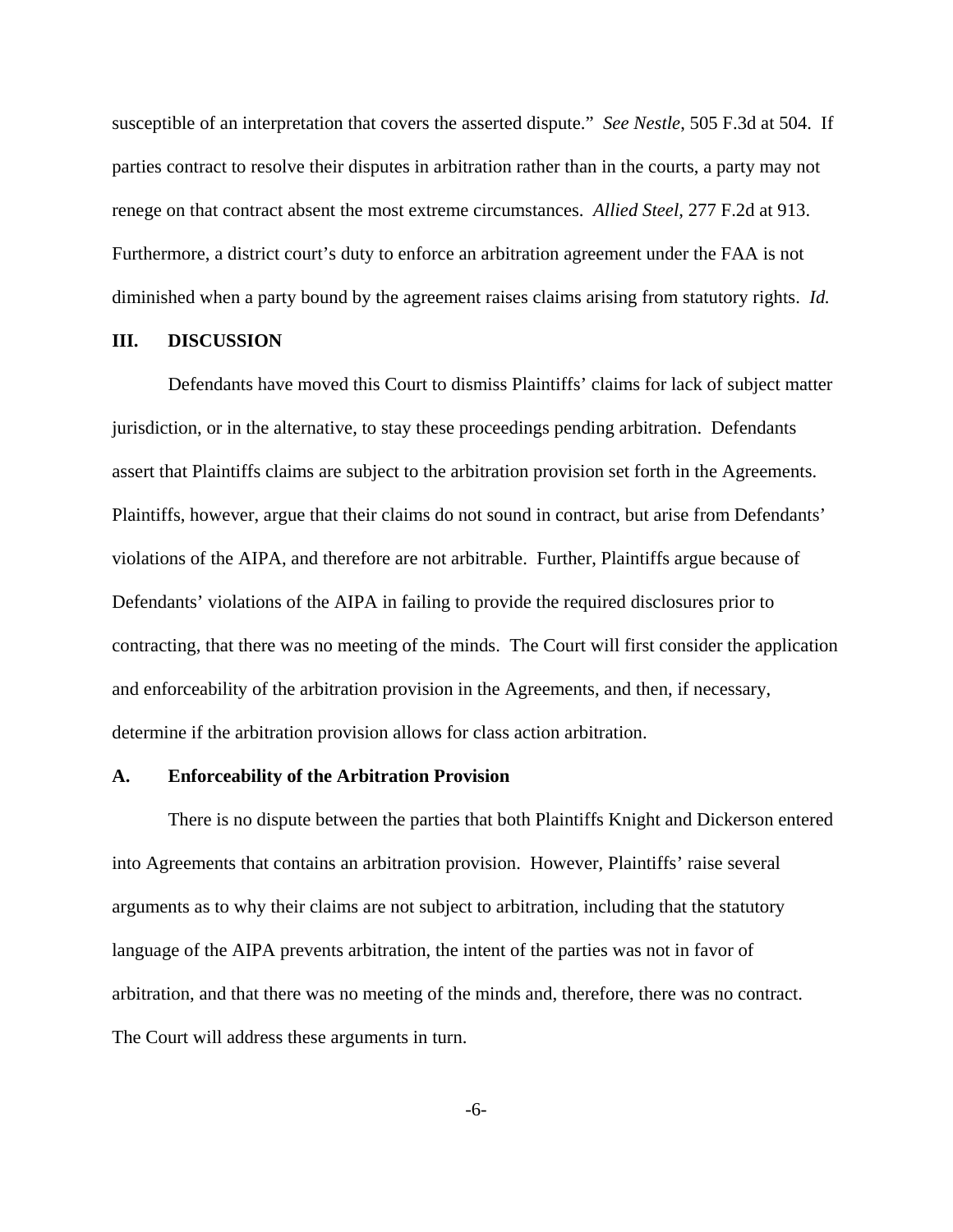"Arbitration is simply a matter of contract between parties; it is a way to resolve

disputes—but only those disputes—that the parties have agreed to submit to arbitration." *First*

*Options of Chicago, Inc. v. Kaplan*, 514 U.S. 938, 943 (1995); *see also AT&T Tech., Inc. v.*

*Comm. Workers of Am.*, 475 U.S. 643, 648–649 (1986).

In the case at bar, the arbitration language of the Agreements specifically provides:

Any and all disputes shall be submitted to binding arbitration. In the event that a dispute arises concerning this Agreement or performance under this Agreement, the dispute shall be submitted to binding arbitration through and pursuant to the rules of the American Arbitration Association.

(Doc. 17-1, Knight and Dickerson Fast Track Agreements).

## **1. Statutory Language**

Plaintiffs argue based on the express language of the AIPA, specifically the reference to

"court" four times in the statute, that any claims brought pursuant to the AIPA must be brought

in a court of law and are not subject to arbitration. (Doc. 21, Pls.' Resp. at 2). The relevant

portion of the AIPA referenced by Plaintiffs is 35 U.S.C. § 297(b):

(b) Civil action. (1) Any customer who enters into a contract with an invention promoter and who is found by a court to have been injured by any material false or fraudulent statement or representation, or any omission of material fact, by that invention promoter (or any agent, employee, director, officer, partner, or independent contractor of such invention promoter), or by the failure of that invention promoter to disclose such information as required under subsection (a), may recover in a civil action against the invention promoter (or the officers, directors, or partners of such invention promoter), in addition to reasonable costs and attorneys' fees--(A) the amount of actual damages incurred by the customer; or (B) at the election of the customer at any time before final judgment is rendered, statutory damages in a sum of not more than \$ 5,000, as the court considers just.

(2) Notwithstanding paragraph (1), in a case where the customer sustains the burden of proof, and the court finds, that the invention promoter intentionally misrepresented or omitted a material fact to such customer, or willfully failed to disclose such information as required under subsection (a), with the purpose of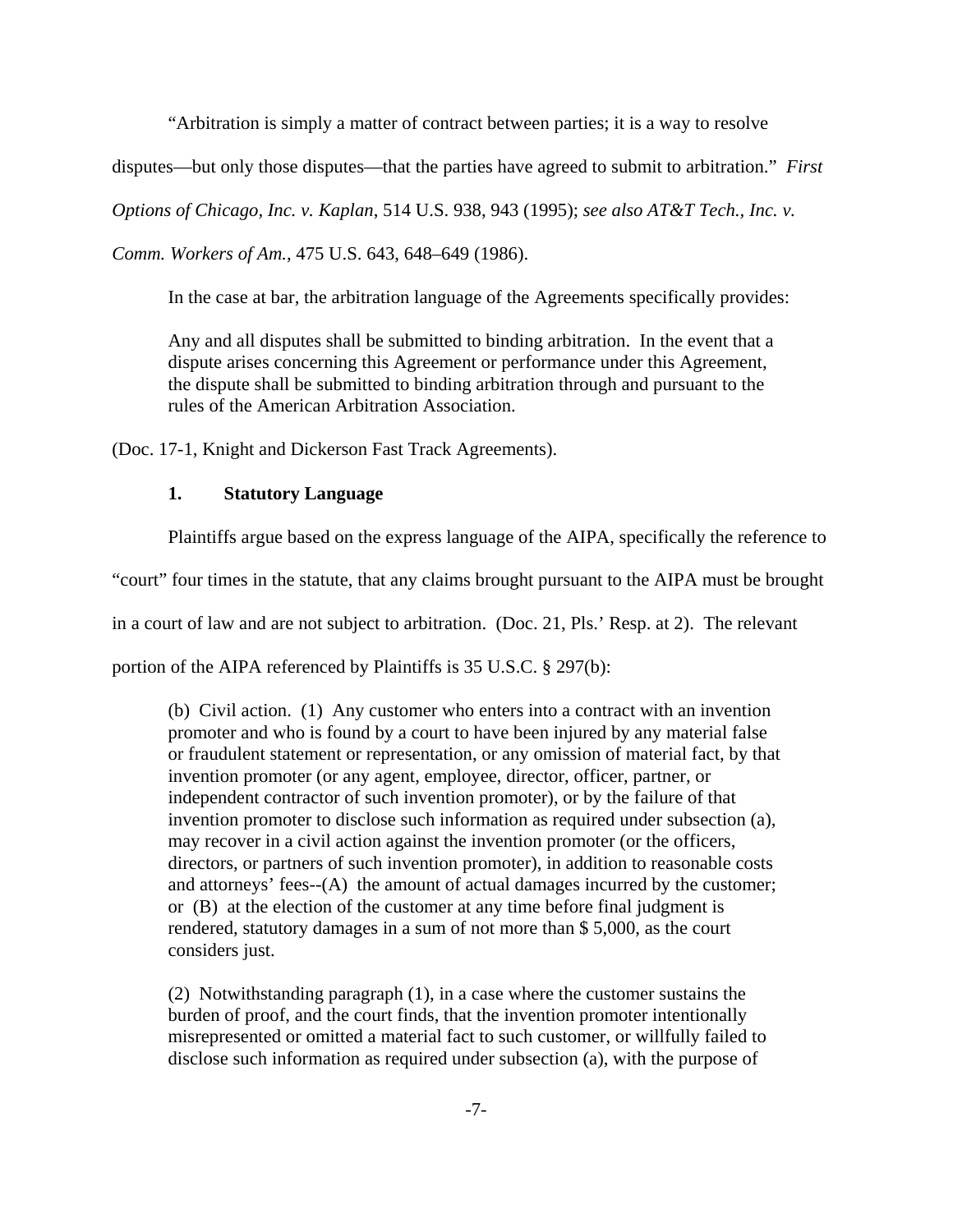deceiving that customer, the court may increase damages to not more than three times the amount awarded, taking into account past complaints made against the invention promoter that resulted in regulatory sanctions or other corrective actions based on those records compiled by the Commissioner of Patents under subsection (d).

## 35 U.S.C. § 297.

Defendants counter that there is no evidence in the AIPA language that Congress intended to preclude arbitration when resolving AIPA claims. Defendants argue that Plaintiffs' reliance on the use of the word "court" in the language of the AIPA does not prove that Congress intended to preclude arbitration. The Court agrees. Without more, mere use of the word "court" does not preclude arbitration. Rather, the word court could be construed as any trier of fact. The

United States Supreme Court has held that:

It is utterly commonplace for statutes that create civil causes of action to describe the details of those causes of action, including the relief available, in the context of a court suit. If the mere formulation of the cause of action in this standard fashion were sufficient to establish the 'contrary congressional command' overriding the FAA, valid arbitration agreements covering federal causes of action would be rare indeed.

*CompuCredit Corp. v. Greenwood*, 565 U.S. 95, 100 (2012). The Court further stated that terms like "court" and "suit" are a "colloquial method of communicating to consumers that they have the legal right, enforceable in court, to recover damages. . ." as long as the arbitration provision

does not prevent them from asserting and recovering for that right, it is enforceable. *Id.* at 103.

Further, simply because the statute at issue is a consumer protection statute, this does not require that any dispute arising under the statute cannot be arbitrated. Defendants highlight several cases in which courts have enforced arbitration agreements in cases alleging violations of a consumer protection statute. (*See* Doc. 23, Defs.' Reply at 3–4).

# **2. AIPA Pre-contractual Duties**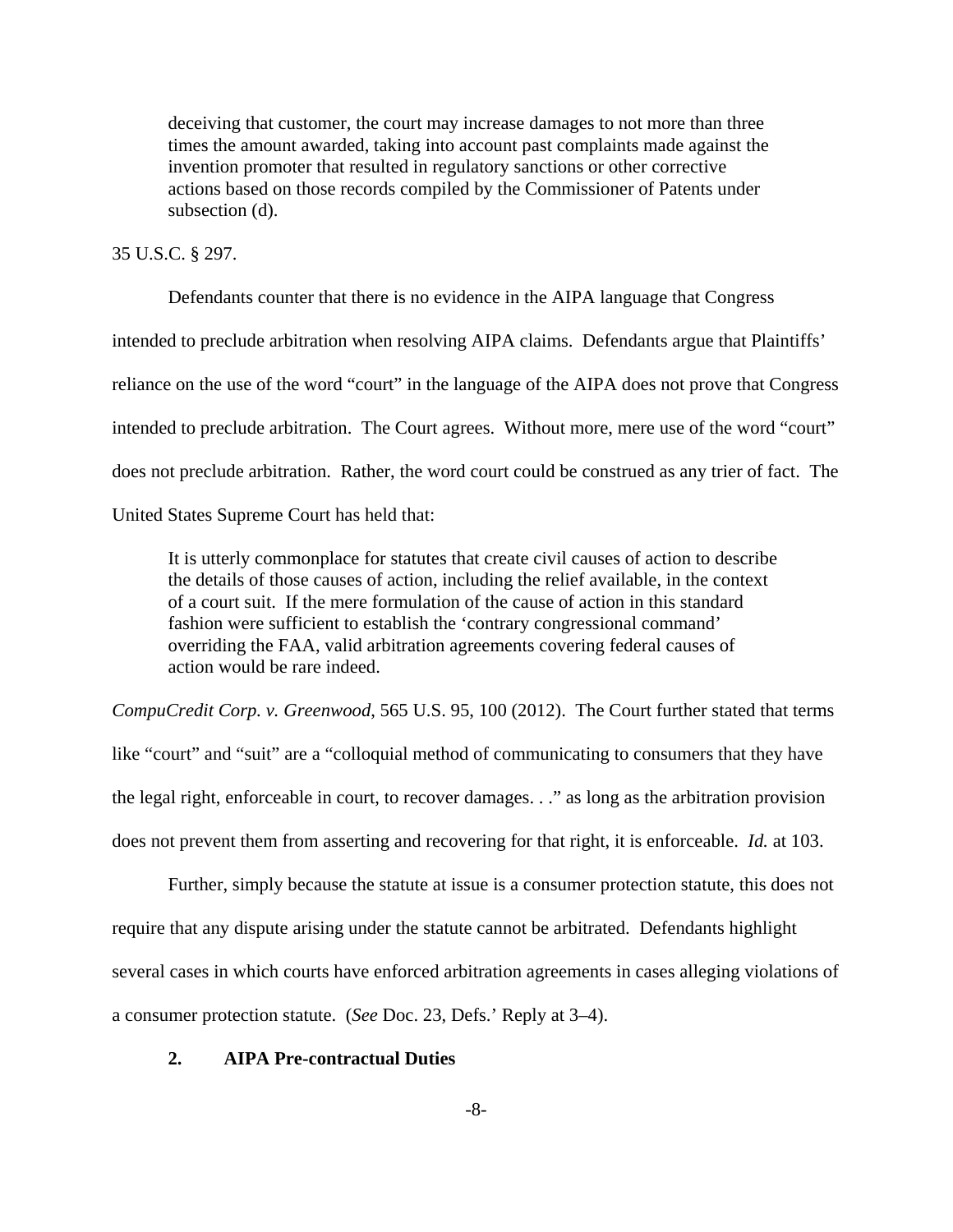Plaintiffs argue that there is an inherent conflict between the AIPA and arbitration because the express terms of the AIPA impose substantive pre-contractual duties upon invention promoters. Specifically, Plaintiffs assert that "[a] statute that mandates *"substantive" precontractual* disclosures is inherently conflicted with a statute and/or a document that by its very terms governs *"procedural" post-contractual* rights and obligations." (Doc. 24-1, Pls.' Surreply at 4) (emphasis in original). Therefore, Plaintiffs argue that Defendants' failure to provide the pre-contractual disclosures precludes a meeting of the minds in this case.

Plaintiffs rely on *Higgs v. Warranty Grp.,* No. C2-02-1082, 2007 U.S. Dist. LEXIS 50064 (S.D. Ohio July 11, 2007) (Sargus, J.), arguing that it is instructive since the precontractual disclosures at issue in this case are designed to protect consumers, and suggesting that submitting their claims to arbitration would not protect consumers. (Doc. 21, Pls.' Response at 9–10). Plaintiffs ask this Court to read the statute as a whole, combining the multiple mentions of the term "court" in the AIPA with the underlying purpose of the statute–consumer protection, and ultimately conclude that arbitration is not appropriate in this case. (*Id*. at 10).

Defendants counter that the *Higgs* holding relies on regulations enacted by the FTC as applied specifically to the Magnuson-Moss Warranty Act. *Higgs*, 2007 U.S. Dist. LEXIS 50064 at \*27 ("The FTC is entrusted with the power to interpret the MMWA, and has construed the statute to preclude the enforcement of binding arbitration."). Defendants argue, and the Court agrees, that there is no evidence that Congress intended to preclude arbitration of AIPA claims. In fact, as referenced by Defendants, there are a number of cases in which federal courts have enforced arbitration agreements in AIPA cases. (*See* Doc. 23, Defs.' Reply at 4).

Having found that there is no bar to arbitration of AIPA claims in general, the Court turns

-9-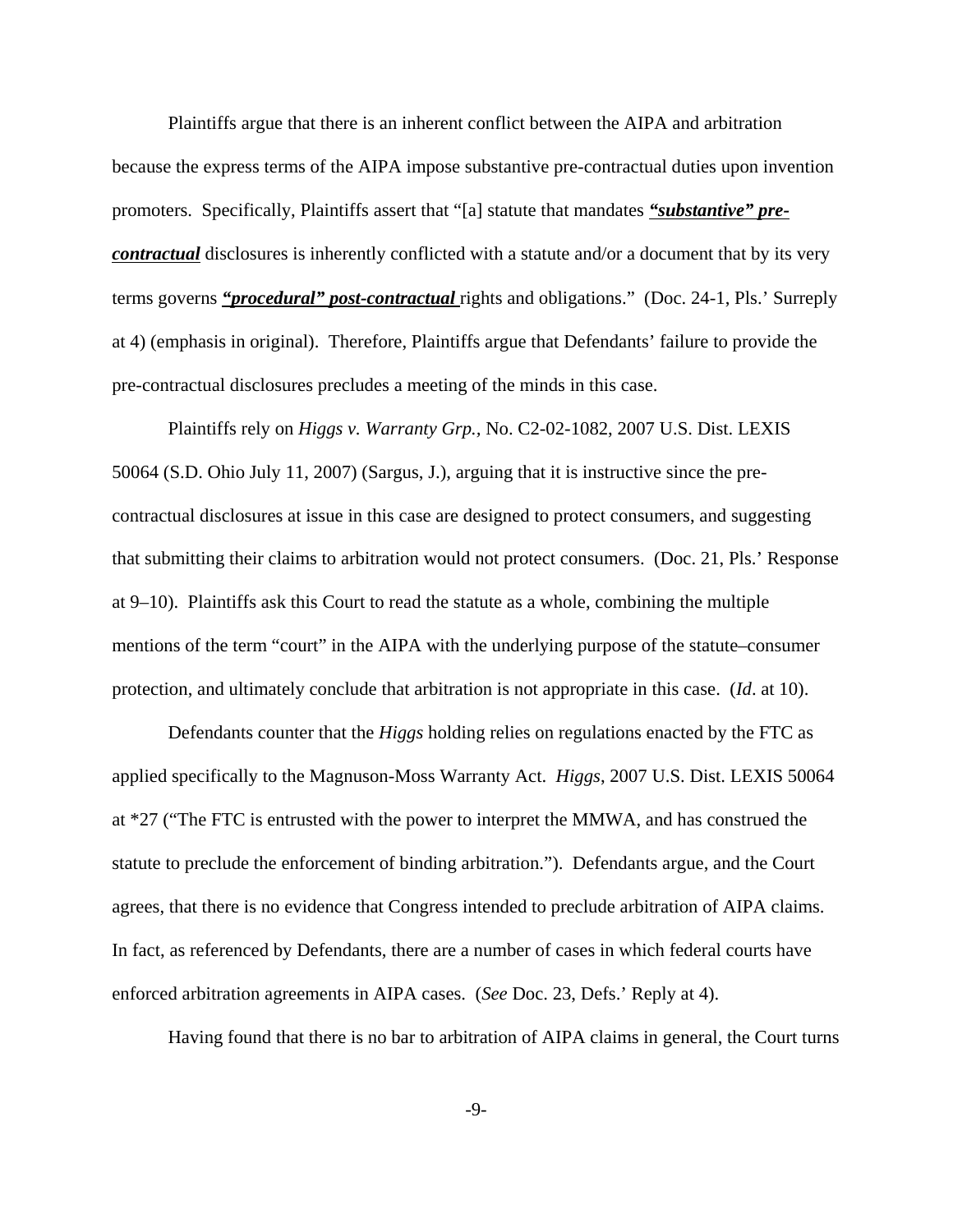to the specific arbitration provision at issue in this case to determine if it should be enforced in this case.

# **3. Validity of Arbitration Provision in the Agreement**s

Plaintiffs argue that their claims of pre-contract AIPA violations are not subject to the arbitration provisions and that those pre-contract violations actually void the Agreements. (Doc.

21, Pls.' Resp. at 10–11). Plaintiffs specifically reference their Complaint:

34. Because 35 U.S.C. § 297(a) of the AIPA applies to *precontract* negotiations, before any meetings of the minds occurs with respect to any contractual obligations, any arbitration provision that may be relied upon by Defendants is inapplicable to this action and, therefore, void. Defendants and Plaintiffs never had a meeting of the minds and/or mutual assent as to any alleged arbitration provision, as Plaintiffs, the putative Class Members and Defendants had never entered into the contract at the time the statutory duties and obligations under 35 U.S.C. § 297(a) of the AIPA necessarily, i.e. precontract, arose.

(Doc. 1, Compl. ¶ 34).

Defendants argue that Plaintiffs' argument that the Agreements are somehow

unenforceable or void fails. The Court finds the case of *Henderson v. U.S. Patent Comm'n*, No.

15 C 3897, 2015 U.S. Dist. LEXIS 147813 (N.D. Ill. Nov. 1, 2015), to be instructive on this

issue. The *Henderson* court considered whether the failure to comply with the state inventor

protection acts, particularly pre-contract violations, made the agreements void and

unenforceable. Specifically:

Henderson does not dispute that most of her claims fall within the arbitration clauses' scope. She argues, however, that the [inventor protection act] claims are not governed by the arbitration clauses because certain allegations underlying those claims predate the agreements. That argument fails to persuade. The arbitration clauses broadly encompass '[a]ny and all disputes regarding this or other agreements between Client and Consultants'. As the Seventh Circuit has held 'broad language necessarily create[s] a presumption of arbitrability, which requires the at any doubts concerning the scope of arbitrable issues should be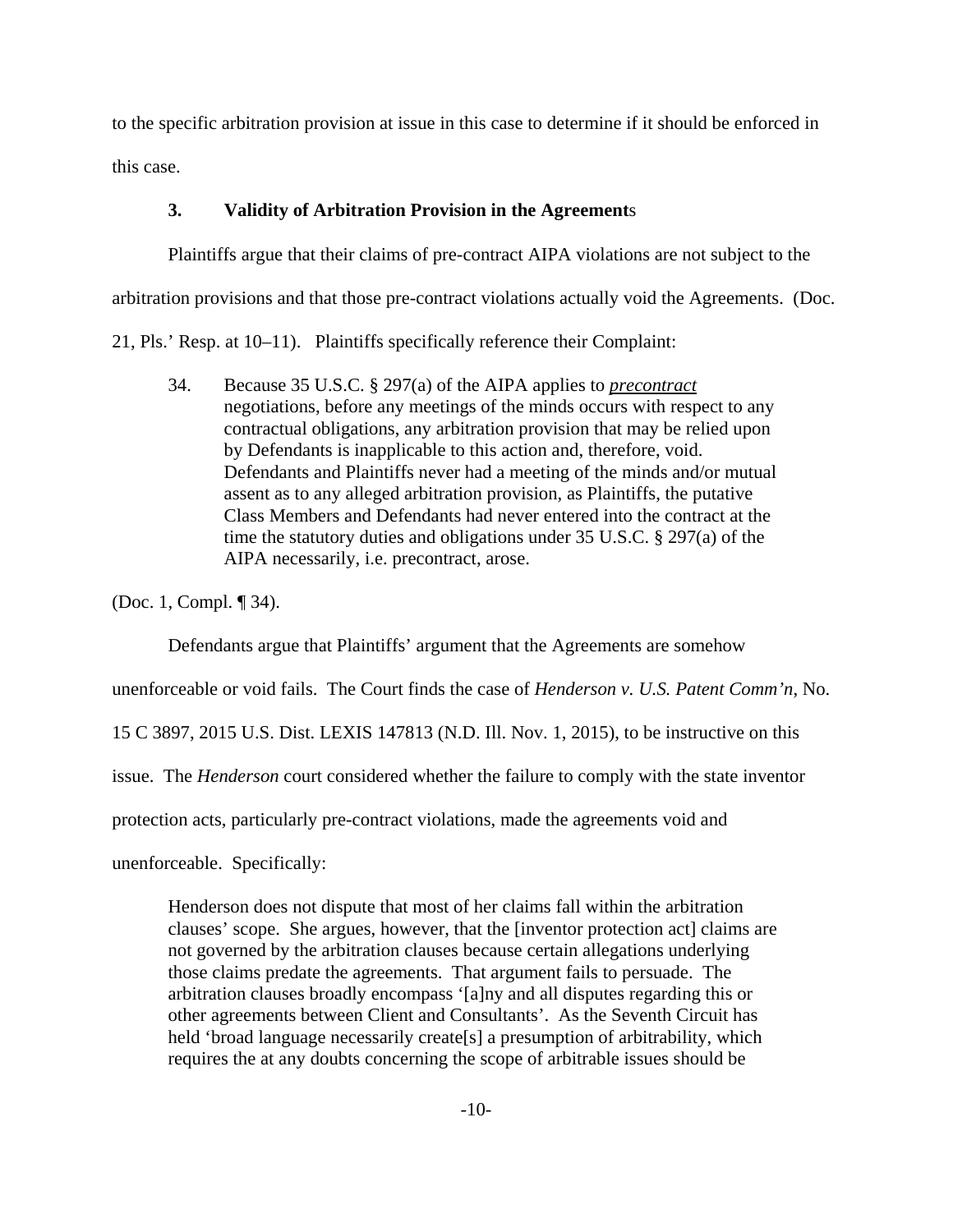resolved in favor of arbitration.' Although the [inventor protection act] claims pertain in part to events pre-dating the agreements, allegations arising from those events 'regard[ ]' the agreements – they are closely related to the transactions set forth in the agreements – and the claims themselves are premised on the notion that the agreements are governed by [the inventor protection  $acts] - a$ determination that, as it affects the validity of the agreements as a whole. . .is reserved for the arbitrator.

### *Id.* at \*9–10.

The Court finds that any review of the validity of Plaintiffs' AIPA claims and the effect on the enforceability of the Agreements at issue in this case, is an issue for arbitration as the parties agreed that "Any and all disputes shall be submitted to binding arbitration." (Doc. 17-1, Knight and Dickerson Fast Track Agreements). Just as in *Henderson*, the arbitration clause in this case is broad and encompasses "any and all disputes," and such broad language creates a presumption of arbitrability. *Henderson*, 2015 U.S. Dist. 147813 LEXIS at \*9–10; *see also Phelps v. US Metals Grp.*, No. 1:09-cv-1039, 2009 U.S. Dist. LEXIS 125524 (N.D. Ohio Dec. 3, 2009) ("Alleged irregularities in the formation of the contract as a whole are an issue for the arbitrator to decide."); *Burden v. Check Into Cash of Ky., LLC*, 267 F.3d 483, 492 (6th Cir. 2001) (challenge to the enforceability of a contract as a whole based on contract formation argument is an issue for the arbitrator); *Manuel v. Honda R&D Americas, Inc.*, 175 F. Supp. 2d 987, 990 (S.D. Ohio 2001) (Rice, J.) (allegation of unconscionability, coercion, enforceability of contract as a whole are for the arbitrator). Thus, absent a showing of fraud, duress, mistake, or some other ground upon which a contract may be voided, a court must enforce a contractual agreement to arbitrate. *Haskins v. Prudential Ins. Co. of Am.*, 230 F.3d 231, 239 (6th Cir. 2000). Plaintiffs' argument that they have merely stated in the Complaint that the Agreements at issue in this case were procured by fraud is not sufficient. Plaintiffs' have not offered any more than this general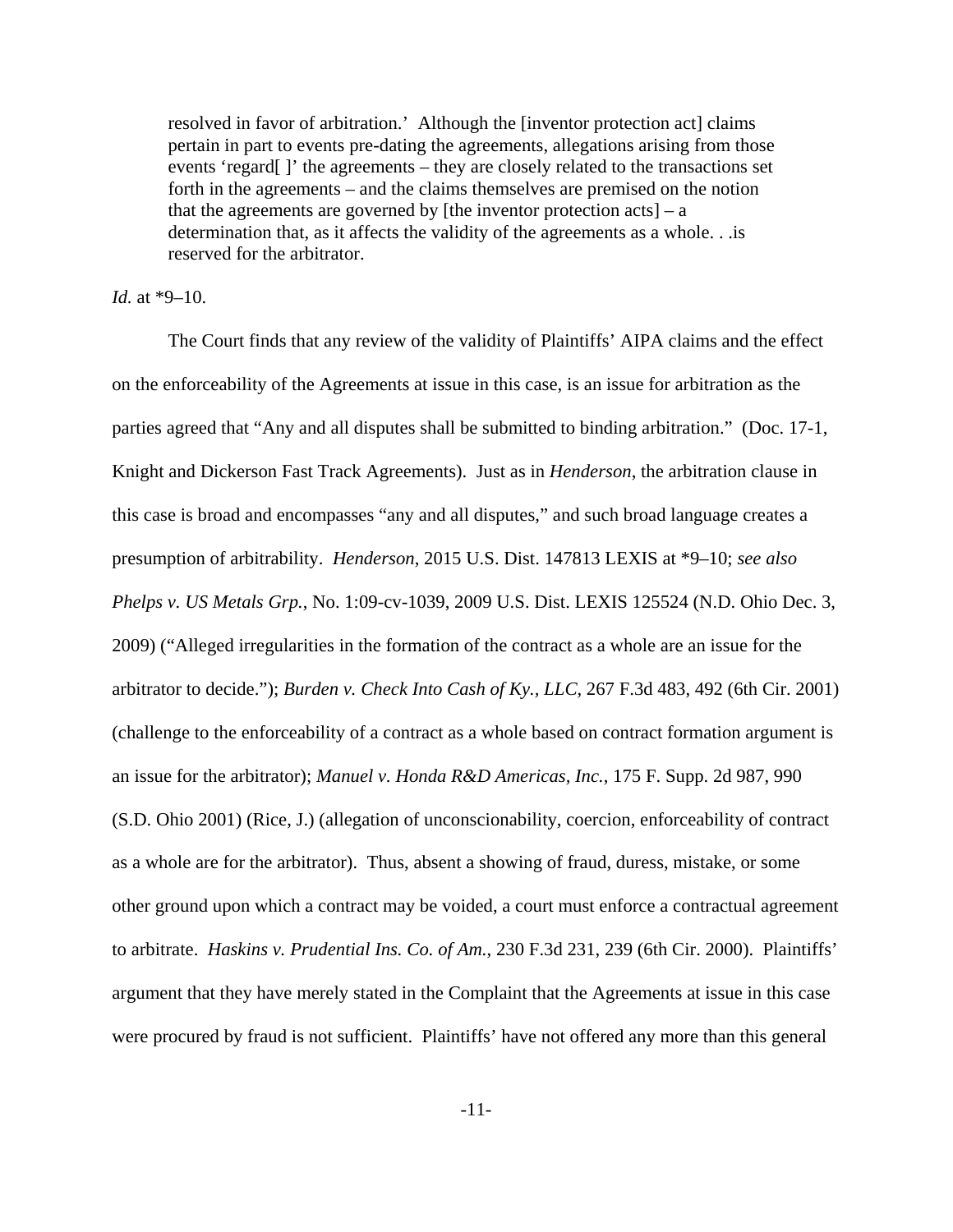statement. Accordingly, all of the issues raised by Plaintiffs, including the applicability and the enforceability of the arbitration provision, must be resolved through arbitration as the parties all signed the Agreements containing the arbitration provision.

#### **4. Class Action Arbitration**

 Plaintiffs have filed this case as a class action but Defendants argue that the arbitration provision agreed upon by the parties does not allow for class action arbitration. The Sixth Circuit has established that "the question of whether an arbitration agreement permits classwide arbitration is a gateway matter, which is reserved 'for judicial determination unless the parties clearly and unmistakably provide otherwise.'" *Reed Elsevier, Inc. v. Crockett*, 734 F.3d 594, 599 (6th Cir. 2013). Therefore, the Court must consider whether the parties agreed to class arbitration. *See Stolt-Nielson S.A. v. AnimalFeeds Int'l Corp.*, 559 U.S. 662, 687 (2010) ("the question [is] whether the parties agreed to authorize class arbitration"). Therefore, absent some contractual agreement or other language authorizing class arbitration, the Court cannot infer such an agreement and compel class arbitration. *See Huffman v. Hilltop Cos., LLC*, 747 F.3d 391, 398– 99 (6th Cir. 2014) (arbitration clause did not mention class arbitration, therefore not authorized and "the plaintiffs must proceed individually"); *Champ v. Siegel Trading Co.*, 55 F.3d 269, 275 (7th Cir. 1995) ("[S]ection 4 of the FAA forbids federal judges from ordering class arbitration where the parties' arbitration agreement is silent on the matter.").

The arbitration provision at issue in this case is silent with respect to class arbitration and therefore the Court cannot infer that the parties intended to permit class arbitration. Accordingly, all plaintiffs with similar claims to those identified Plaintiffs in this case, shall proceed with their claims under the Agreements in individual arbitration proceedings.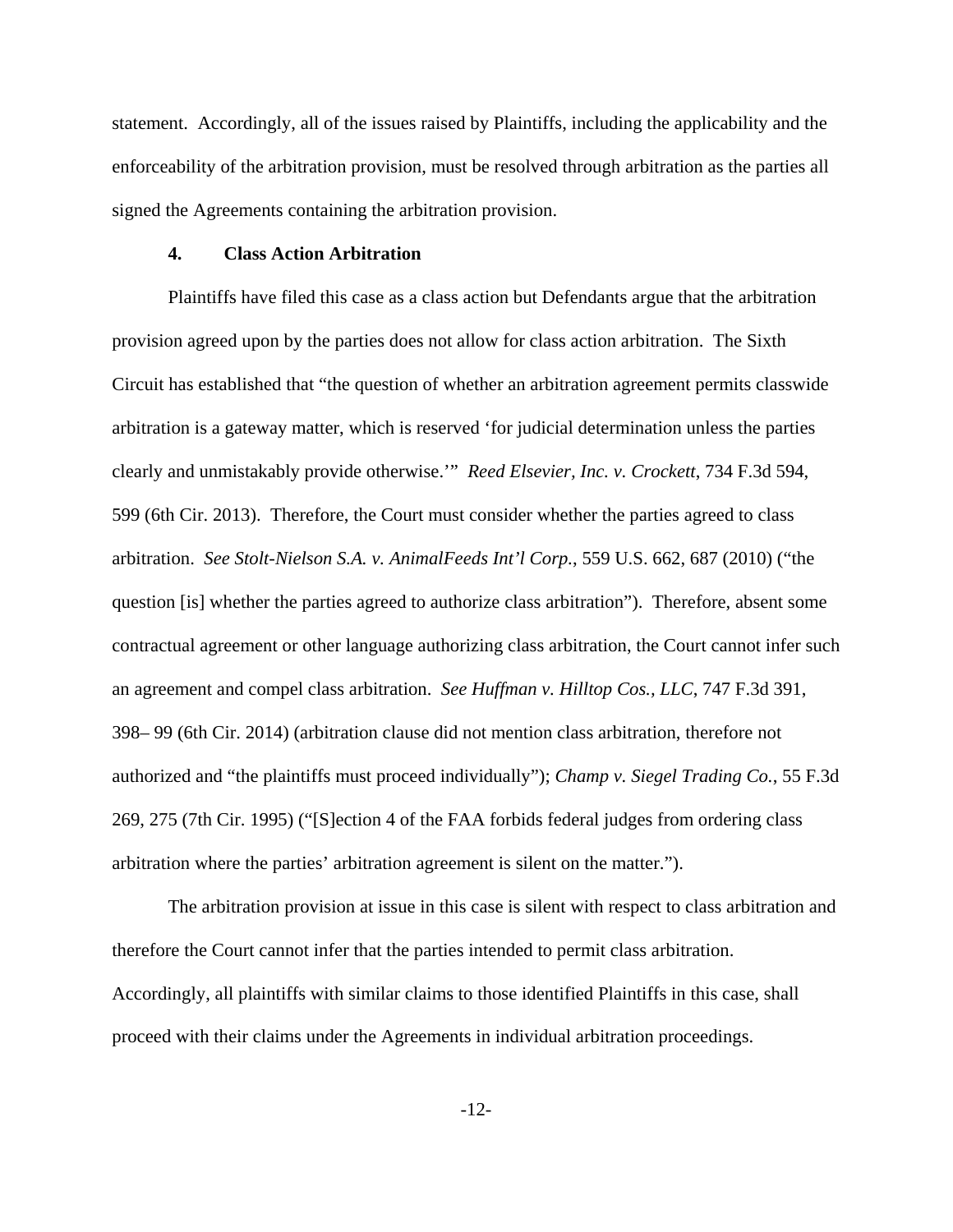#### **B. Dismiss Plaintiffs Claim or Stay Pending Arbitration**

Upon finding that Plaintiffs' claims in this case are subject to the arbitration provision contained in the Agreements, the Court must determine whether Plaintiffs' Complaint should be dismissed or the case should be stayed pending arbitration. The FAA directs the Court to stay an action pending arbitration; however, the Court's ability to dismiss a case is not limited when all issues raised in the complaint are arbitrable. *See, e.g., Choice Hotels Int'l, Inc. v. BSR Tropicana Resort, Inc*., 252 F.3d 707, 709–10 (4th Cir. 2001) (concluding "dismissal is a proper remedy when all of the issues presented in a lawsuit are arbitrable") (citation omitted); *Green v. Ameritech Corp.*, 200 F.3d 967, 973 (6th Cir. 2000); *Bercovitch v. Baldwin Sch., Inc*., 133 F.3d 141, 156 & n.21 (1st Cir. 1998); *Alford v. Dean Witter Reynolds, Inc.*, 975 F.2d 1161, 1164 (5th Cir. 1992) ("The weight of authority clearly supports dismissal of the case when all of the issues raised in the district court must be submitted to arbitration."); *Gassner v. Jay Wolfe Toyota*, No. 4:06-CV-1335 CAS, 2007 U.S. Dist. LEXIS 35453, at \*3 (E.D. Mo. May 15, 2007) ("Where all issues in a case must be submitted to arbitration, it serves no purpose to retain jurisdiction and stay an action."). Based on the applicable caselaw, the Court concludes that dismissal of Plaintiffs' Complaint is the appropriate remedy because all of Plaintiffs' claims are arbitrable. The Court can discern no purpose for retaining jurisdiction and staying the action.